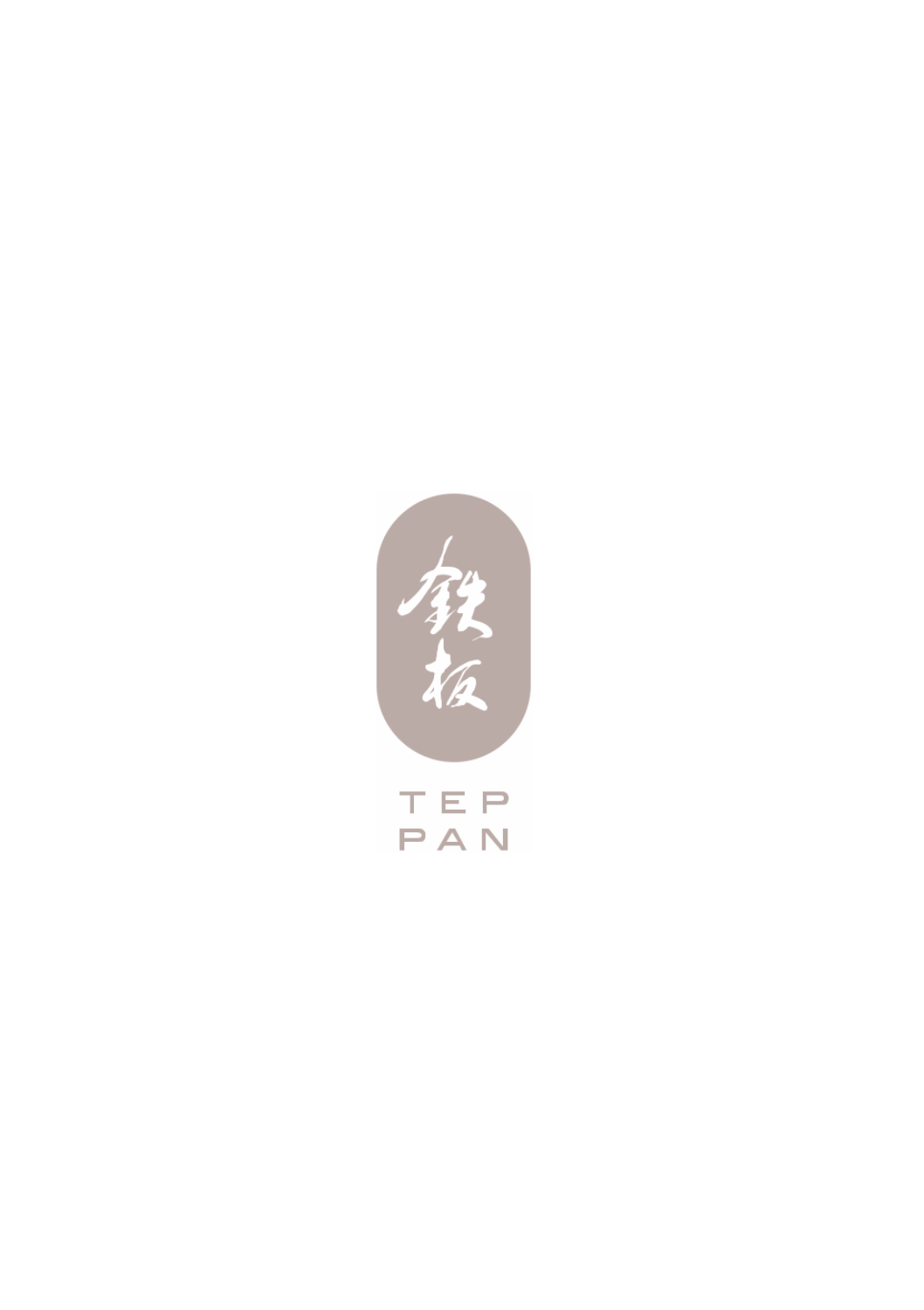## **N I S E K O**

- △ 日本の Scallop, Lily Bulb Purée, Truffle Dressing 帆立目 ゆり根のピューレ トリュフドレッシング
- ま △ の White Asparagus, Spear Squid Cheese Factory Takara "Takara no Takara\* Hirafu Natural Egg Sauce Hollandaise ホワイトアスパラガス やりいか チーズ工房タカラ "タカラのタカラ" くっちゃん ひらふ山の畑 自然卵で仕上げたオランデーズソース
	- □ Ø Matsukawa Karei Fish, Seafood Cream Sauce 松川鰈 魚介のクリームソース
		- Or または
	- Abashiri Kinki Fish, Caper, Olive, Herb Butter Sauce Additional 6,500 (7,150) プラス 6.500 (7.150) 網走産きんき ケッパー オリーブ ハーブバターソース



高 & Shiraoi Beef Sirloin, Kutchan Potato 540 Purée, Seasonal Vegetables Wagyu Jus, Horseradish, Funka Bay Salt, Salted Black Pepper 白老牛サーロイン "倶知安じゃが五四〇"のピューレと旬野菜 香ばしく焼き上げた和牛のジュ 山わさび 噴火湾の塩 "淡雪" 里生胡椒の塩清け

Or または

Shiraoi Beef Sirloin and Fillet 白老牛サーロインとフィレの食べ比べ Additional 1.500 (1.650) プラス 1500 (1650)

Or または

Shiraoi Beef Fillet 白老牛フィレ

Additional 3,000 (3,300) プラス 3,000 (3,300)

‡ ◉ \$@ङTaraba King Crab, Root Vegetables Garlic Rice, Salmon Roe Japanese Pickles, Miso Soup たらば蟹と根菜のガーリックライス いくら 香の物 味噌汁

ピエール・エルメ・パリ デザート

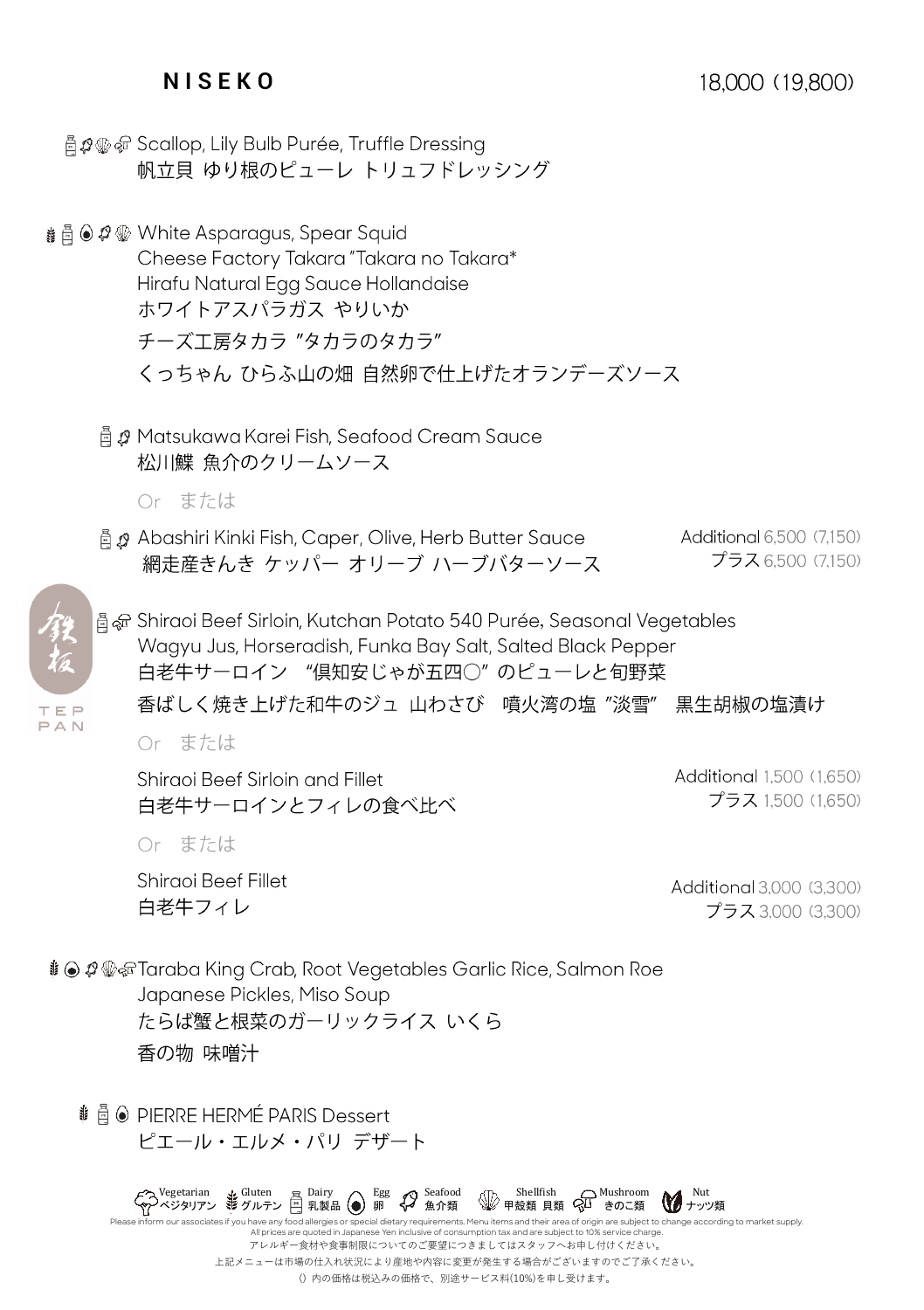## **K I D S M E N U**

□ Hokkaido Sweet Corn Potage 北海道産スイートコーンのポタージュ

△ ③ Scallop or Seasonal Fish Hokkaido Butter Sauce 帆立 または 季節の魚 北海道バターソース



≰ *a* Shiraoi Beef Steak Hokkaido Seasonal Vegetables Hokkaido Nanatsuboshi Rice 白老牛のステーキ 北海道産の旬野菜 北海道米ななつぼし

△ M PIFRRF HFRMÉ PARIS Dessert ピエール・エルメ・パリ デザート



All prices are quoted in Japanese Yen inclusive of consumption tax and are subject to 10% service. アレルギー食材や食事制限についてのご要望につきましてはスタッフへお申し付けください。 上記メニューは市場の仕入れ状況により産地や内容に変更が発生する場合がございますのでご了承ください。 () 内の価格は税込みの価格で、別途サービス料(10%)を申し受けます。